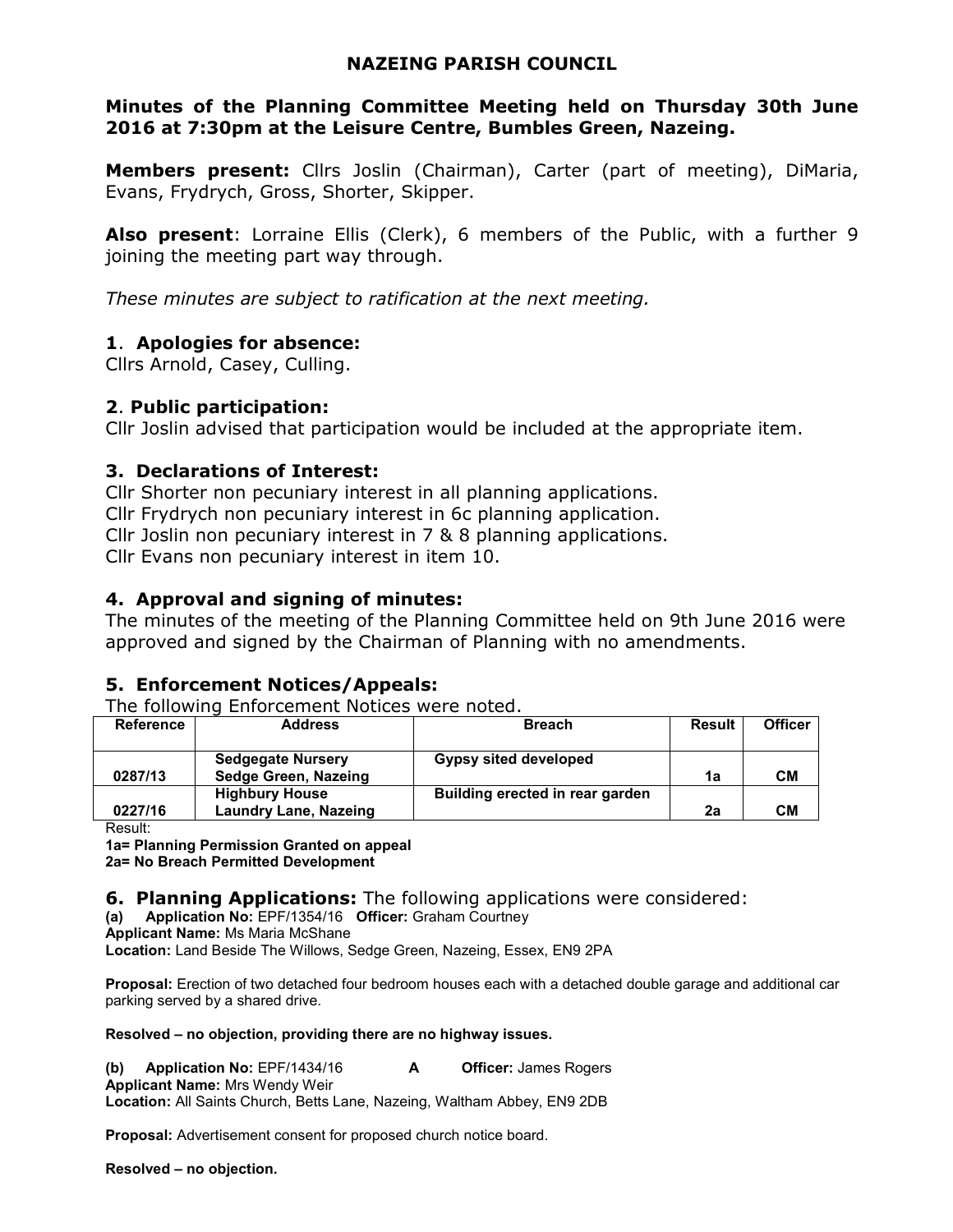**(c) Application No:** EPF/1436/16 **Officer:** James Rogers **Applicant Name:** Mr Tom Casey **Location:** Mill House, Betts Lane, Nazeing, Waltham Abbey, EN9 2DB

**Proposal:** Retrospective planning application for the erection of entrance gates, new piers and wall.

#### **Resolved – no objection, the Council fully supports the application.**

 **(d) Application No:** EPF/1232/16 **Officer:** Jill Shingler **Applicant Name:** Mr Kevin Ellerbeck **Location:** Chime Garden Centre, Old Nazeing Road, Nazeing, Waltham Abbey, EN10 6RJ

**Proposal:** Demolition of existing Garden Centre/Commercial Buildings and erection of 17 (16, 6 bed and 1, 4 bed) dwellings with associated parking and landscaping.

#### **Resolved – no objection, the Council fully supports the application.**

 **(e) Application No:** EPF/1477/16 **Officer:** Graham Courtney **Applicant Name:** Mr John O'Connor **Location:** Woodside Barn, Paynes Lane, Nazeing, Waltham Abbey, EN9 2EY

**Proposal:** Proposed Erection of 3 no. Detached Dwellings on existing residential plot.

**Resolved - The Council objects to the application on the grounds that the proposed development is not appropriate in the Green Belt and there are no very special circumstances that are sufficient to outweigh the harm to the Green Belt which would result from the development, contrary to policy GB2A.**

 **(f) Application No:** EPF/1478/16 **Officer:** Nicola Dawney **Applicant Name:** Mr Steve Crone **Location:** Marshgate Farm, Nazeing Road, Nazeing, Waltham Abbey EN9 2JD **Proposal:** Conversion of barns into 3 dwellings.

#### **Resolved – no objection.**

 **(g) Application No:** EPF/1493/16 **Officer:** Graham Courtney **Applicant Name:** Mr John Payne **Location:** Broxlea Nursery, Nursery Road, Nazeing, Waltham Abbey, EN9 2JE

**Proposal:** Outline Application for 7 no. Self-Build Houses in accordance with Housing & Planning Act 2016 and Self-Build Act 2015.

**Resolved – no objection but if permission is granted it be subject to a condition that a fence is installed to restrict access to the gravel pit for safety reasons and also to look at safety features for the proposed pond.** 

**These are provided for information only, EFDC do not normally accept comments on these applications. (h) Application No:** EPF/1409/16 **DRC Officer:** Graham Courtney **Applicant Name:** Mr & Mrs Burton **Location:** Hillside Nursery, Hoe Lane, Nazeing, Waltham Abbey, EN9 2RJ

**Proposal:** Application for approval of detail reserved by condition 2 'drainage details' on planning application EPF/0139/15 (Prior approval of proposed change of use of Agricultural Buildings to residential use (Use Class C3))

#### **Resolved – No comment.**

 **(i) Application No:** EPF/1421/16 **DRC Officer:** Jane Gravelle **Applicant Name:** Mr & Mrs Burton **Location:** Hillside Nursery, Hoe Lane, Nazeing, Waltham Abbey, EN9 2RJ

**Proposal:** Application for approval of detail reserved by condition 3 'contaminated land phase 1' on planning application EPF/0139/15 (Prior approval of proposed change of use of Agricultural Buildings to residential use (Use Class C3))

#### **Resolved – No comment.**